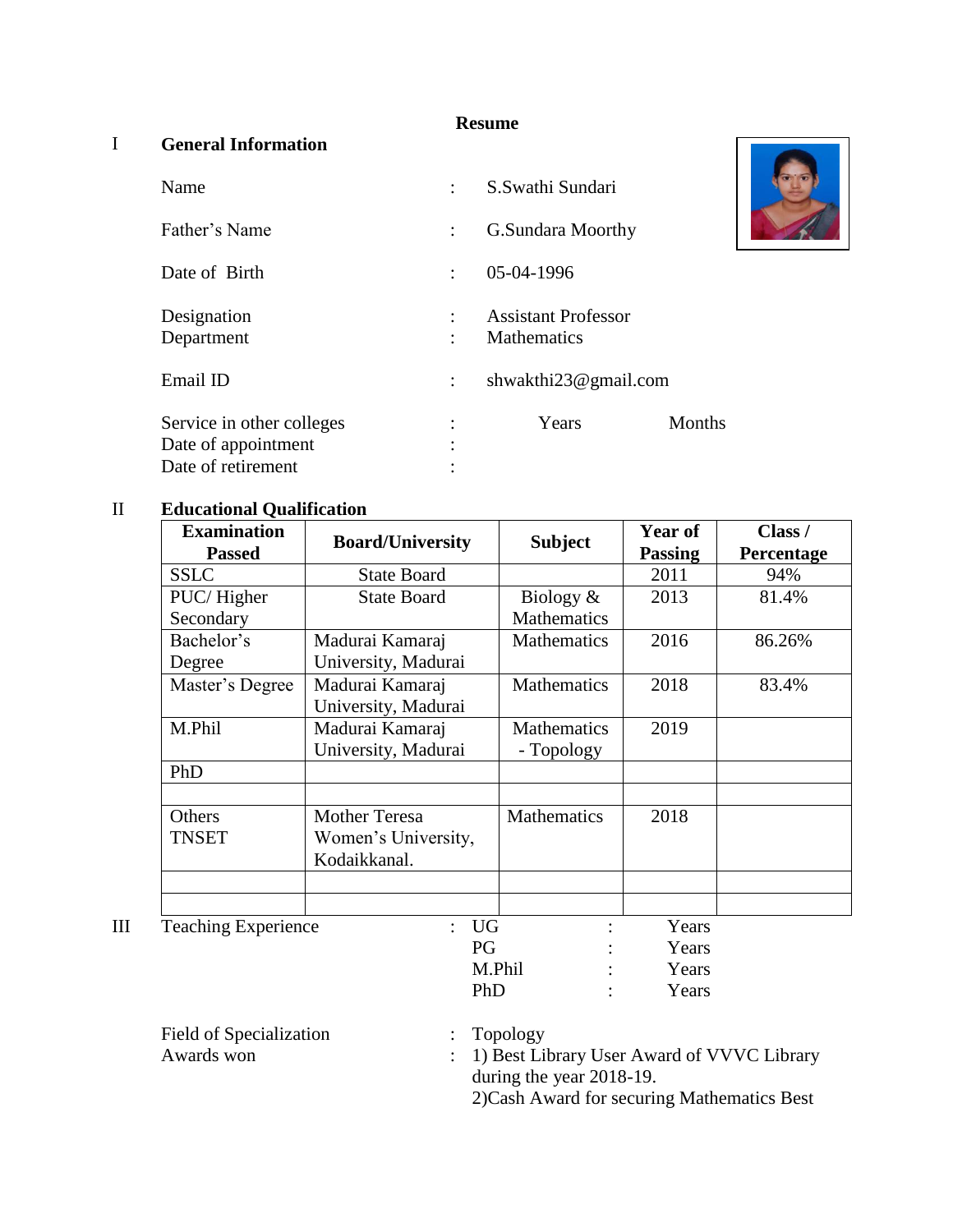Outgoing Student at UG course in the year 2016. 3) Secured Oviya Kalaimani Award- 2014 in State level painting competition on 68th Independenceday Celebration conducted by Kaviyarasar Kalai Tamizh Sangam, Namakkal.

No. of articles published in Journals International : National : No. of papers presented in Seminars / Conferences International : 1 National :

No. of articles published in Books / Conference Proceedings : 1

| Date       | Seminar/<br>Conference | Level         | Title of the<br>paper | Level         | Venue         |
|------------|------------------------|---------------|-----------------------|---------------|---------------|
| 18.02.2019 | <b>New</b>             | International | Note On $r$ -         | International | Lady Doak     |
| 19.02.2019 | Frontiers in           |               | Fuzzy                 |               | College,      |
|            | <b>Mathematics</b>     |               | Generalized           |               | Madurai       |
|            | and                    |               | b-Closed Sets         |               |               |
|            | Computing -            |               |                       |               |               |
|            | ICNFMC'19"             |               |                       |               |               |
| 05.03.2019 | Student                |               | Remark on             |               | VVV College,  |
|            | Faculty                |               | the New Class         |               | Virudhunagar. |
|            | Research               |               | of Fuzzy              |               |               |
|            | Forum                  |               | Continuity            |               |               |
| 21.01.2016 | Student                |               | Application of        |               | VVV College,  |
|            | Faculty                |               | <b>Mathematics</b>    |               | Virudhunagar. |
|            | Research               |               | in Cryptology         |               |               |
|            | Forum                  |               |                       |               |               |

IV **Seminars/Conferences/Workshops attended**

| Date                           | Level         | Name of the Seminar / Conference /<br>Workshop                                                      | Venue                                          |
|--------------------------------|---------------|-----------------------------------------------------------------------------------------------------|------------------------------------------------|
| 18.02.2019<br>19.02.2019       | International | New Frontiers in Mathematics and<br>Computing - ICNFMC'19"                                          | Lady Doak<br>College,<br>Madurai               |
| 30.10.2018<br>to<br>02.11.2018 | National      | Semigraphs and Generalized Graph<br>Structures & Dr.V.Swaminathan<br><b>Endowment Deliberations</b> | VVV College,<br>Virudhunagar.                  |
| 07.12.2017<br>to<br>09.12.2017 | <b>State</b>  | Advanced Training Programme in<br>Algebra and Analysis                                              | Mepco<br>Schlenk Eng.<br>College,<br>Sivakasi. |